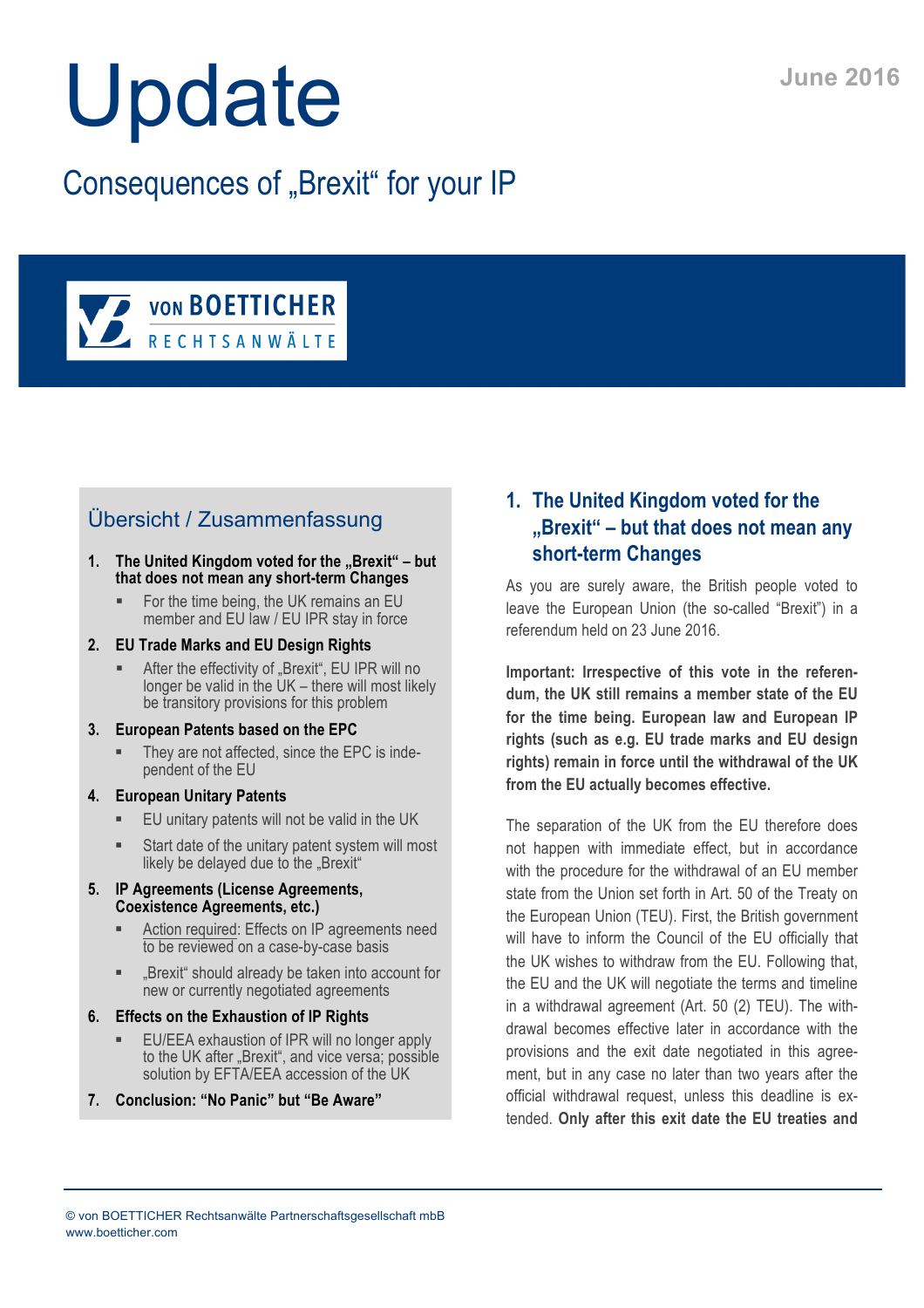#### www.boetticher.com

#### **VON BOETTICHER** RECHTSANWÄLTE

#### **EU law will cease to apply to the leaving member state.**

From a legal perspective – particularly concerning the applicability of European law in the UK – nothing will change in the near future until the actual date of efficiency of the withdrawal in the next two years (perhaps also later). It is also likely that special transitory or transformation provisions for European IP rights securing their (continuous) effect in the UK will be negotiated in the course of the withdrawal agreement with the UK.

As a consequence, there is currently no need for rushed decisions concerning IPR protection and strategy for the UK. Nevertheless it is of course important to understand the mid- and long-term implications of the "Brexit" on the IPR and IP strategy of your company, and what to take into account in the future. Therefore we have summarized the most important effects of the "Brexit" on your IP in this UPDATE.

#### **2. EU Trade Marks and EU Design Rights**

EU Trade Marks (formerly: Community Trade Marks) are based on the EU Trade Mark Regulation (EUTMR) and are valid in the whole European Union. So far these trade marks also encompass the UK. The EUTMR, however, is entirely silent on the case that a member state leaves the EU.

According to Art. 1 (2) EUTMR an EU trademark has "equal effect troughout the Union". The same problem exists for registered Community Design Rights (RCDs): They are also effective in the whole EU and the Community Design Right Regulation also does not contain any provisions on the withdrawal of a member state from the European Union. As a consequence, the protection of an EU Trade Mark or RCD would basically cease with effectivity of the withdrawal of a member state from the EU. This would result in a loss of rights for IPR owners and thus with a gap of their IPR protection in the territory of the exiting member state.

This radical result would surely be unwanted by both the EU and the UK. Therefore we assume that the EU and the UK will negotiate about special provisions for EU IPR in the withdrawal agreement to avoid or reduce such IPR gaps. For example, they may introduce the opportunity to split off national British IPRs with the same content and priority from existing EU Trade Marks or RCDs. A model for such provisions could be Art. 112- 114 EUTMR, which allow for a conversion of an EU Trade Mark into national trade marks under certain circumstances now already.

Accordingly, we currently do not see a need for owners of EU Trade Marks to apply for national British trademarks as a precaution. In our opinion, it is rather advisable to wait and monitor the developments of the withdrawal negotiations. We will in any case inform our trade mark and design right clients well ahead of the effectivity of the "Brexit" about the then available options and will advise them which road to take.

#### **3. European Patents based on the EPC**

European Patents based on the European Patent Convention (EPC) are not affected by the withdrawal of the UK from the European Union. The EPC is a separate treaty independent of the EU membership of the UK – or its withdrawal. It remains in force in the UK even after the "Brexit". Accordingly, patent protection in the UK can be obtained by validation of European Patents under the EPC through the European Patent Office still after the withdrawal of the UK from the EU, and existing validations in the UK will remain in force.

#### **4. European Unitary Patents**

The European unitary patent system (officially: "European patent with unitary effect") and the respective court system, however, are affected by the British withdrawal from the EU. The unitary patent is, like the EU trade mark, an EU-wide, unitary IP right that is effective in all member states. Accordingly, a unitary patent cannot be protected in the UK after the "Brexit". Furthermore, decisions by the Unified European Patent Court will also not be binding in the United Kingdom.

Since the unitary patent system has not even entered into force yet, there will – contrary to EU trade marks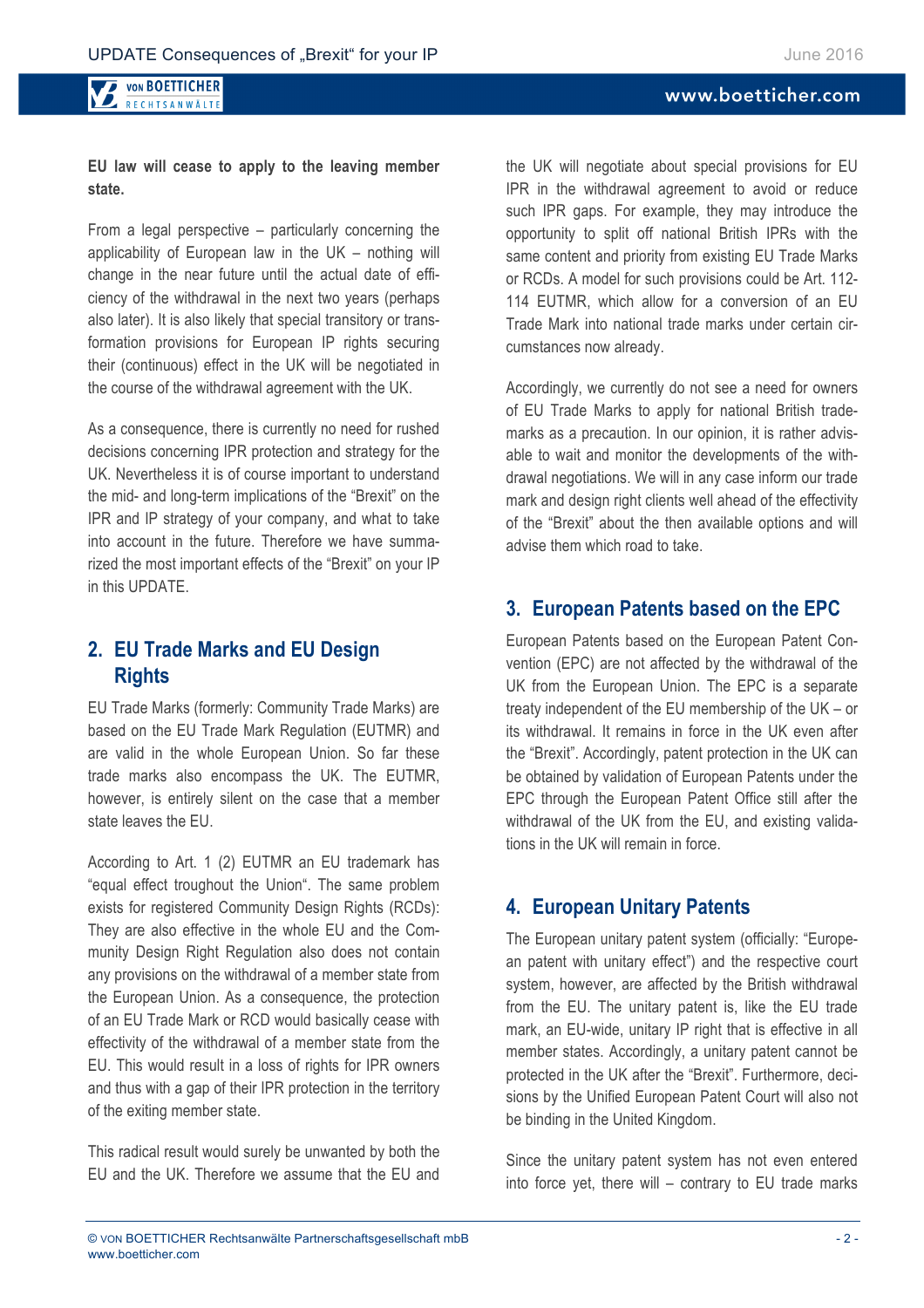#### **VON BOETTICHER** RECHTSANWÄLTE

and design rights – probably be no transitory provisions for unitary patents concerning the UK. It is rather likely that the "Brexit" will delay the start date of the whole unitary patent system, which was planned for 2017. The unitary patent system can only become effective after ratification of the respective treaty by at least 13 EU member states, among them Germany, France and the UK, since they were the three states with most validations of European Patents when the agreement on the unitary patent system was concluded. Accordingly, either Italy has to replace the UK as the third obligatory ratification state or the unitary patent agreement has to be amended to reflect the "Brexit". Either scenario would probably delay the start date of the unitary patent system substantially: Italy has not even initiated the ratification procedure yet and a potential amendment of the agreement would also require additional time of several months, if not years.

Furthermore, the withdrawal of the UK from the EU will most likely also prevent the establishment of a section of the Court of First Instance of the Unified Patent Court in London: It obviously does not make sense to set up an EU institution like the above-mentioned court in a country that has decided to leave the European Union and will cease to be a member state of the EU in the foreseeable future.

#### **Further Information:**

Up-to-date informationen on the unitary patent system and the Unified Patent Court can be found e.g. on the website of the European Patent Office (EPO) at https://www.epo.org/law-practice/unitary/unitarypatent.html

#### **5. IP Agreements (License Agreements, Coexistence Agreements, etc.)**

It is not possible to say in general whether the "Brexit" has any effect on IP-related agreements such as e. g. license agreements, coexistence agreements etc. concerning the UK. The new situation rather requires an individual assessment of all IP agreements covering, at least inter alia, the territory of the United Kingdom.

#### For example, a license granted for the whole territory of the EU could be interpreted as excluding the UK after the "Brexit" since the UK will then cease to be part of the territory of the EU. Problems may also occur if an EU trade mark is explicitly licensed for the UK because an EU trade mark as such will not be protected any longer in the UK after the withdrawal from the EU and thus technically cannot be licensed for the territory of the UK anymore. Other contracts like e.g. the licensing of a national UK trademark for the territory of the UK may not be affected by the "Brexit".

Once the affected agreements are identified, a legal review would have to be made in a second step to assess whether the consequences of the "Brexit" for the agreement could be remedied by a supplementary interpretation of the contract or whether an amendment is required in order to reflect the new situation. In some cases, and under certain circumstances, one of the parties may even be entitled to an amendment based on frustration of the contract (e.g. under Sec. 313 of the German Civil Code in German law). However, since this depends on the individual wording and content of the contract, potential need for action can only be identified by an individual assessment of the potentially affected IP agreements.

#### **Important:**

- Existing IP contracts concerning (inter alia) the **UK should be reviewed for potential effects of the "Brexit" well in time before the effectivity of the withdrawal of the UK from the EU for possible amendment requirements.** We are happy to help and support you in this regard.
- " **New contracts or contracts that are currently negotiated should be adapted to the forthcoming withdrawal of the UK from the EU now already** if they concern (inter alia) the territory of the UK.

#### **6. Effects on the Exhaustion of IP Rights**

The withdrawal of the UK from the EU may also have effects on the exhaustion of IP rights. Exhaustion means that goods first brought on the market by the IPR owner

www.boetticher.com